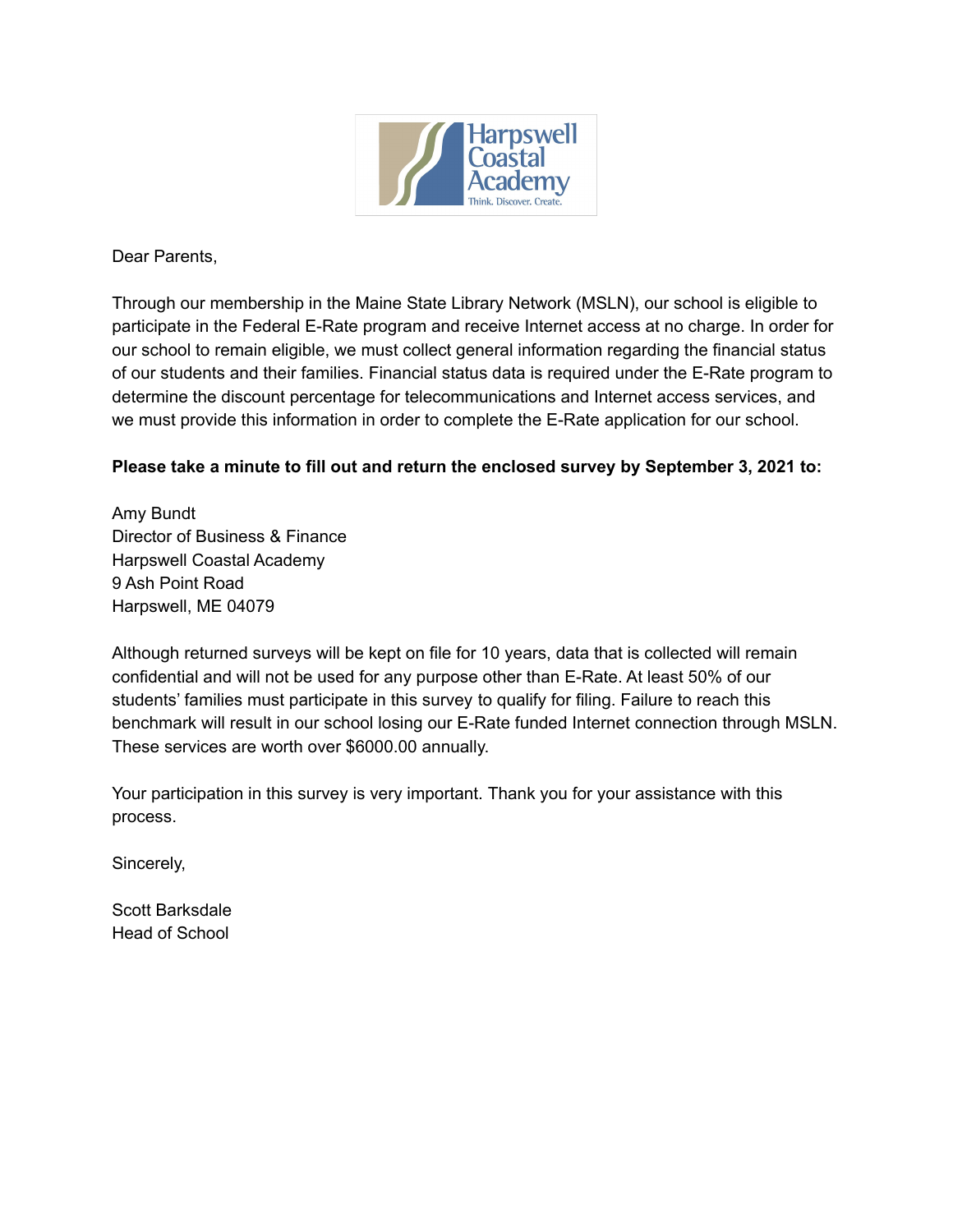## **Income Survey for E-Rate Calculations**

In order for our school to receive access to the Internet through the Maine State Library Network (MSLN), we must provide information regarding the financial status of our students and their families. Please complete and return the form below. In order for the survey to be considered a valid measure, it is important that you return this survey even if your income does not meet the eligibility guidelines. Although surveys will be kept on file for ten years, data that is collected will remain confidential and will not be used for any purpose other than E-Rate.

Record the requested information for your family household.

Family Name: **Example 2018** 

Address (street address, city, state, zip): \_\_\_\_\_\_\_\_\_\_\_\_\_\_\_\_\_\_\_\_\_\_\_\_\_\_\_\_\_\_\_\_\_\_\_\_\_\_\_\_\_\_\_\_

Total size of family (adults and children): \_\_\_\_\_\_\_\_\_\_

Record the requested information for each child in your household in grades K through 12. Write on the back of the survey to list more children.

\_\_\_\_\_\_\_\_\_\_\_\_\_\_\_\_\_\_\_\_\_\_\_\_\_\_\_\_\_\_\_\_\_\_\_\_\_\_\_\_\_\_\_\_\_\_\_\_\_\_\_\_\_\_\_\_\_\_\_\_\_\_\_\_\_\_\_\_\_\_\_\_\_\_\_\_

Name of children & Grade Level

Child 1 -

- Child 2 -
- Child 3 -

Child 4 -

Child 5 -

Child 6 -

**Page 1 of 2**